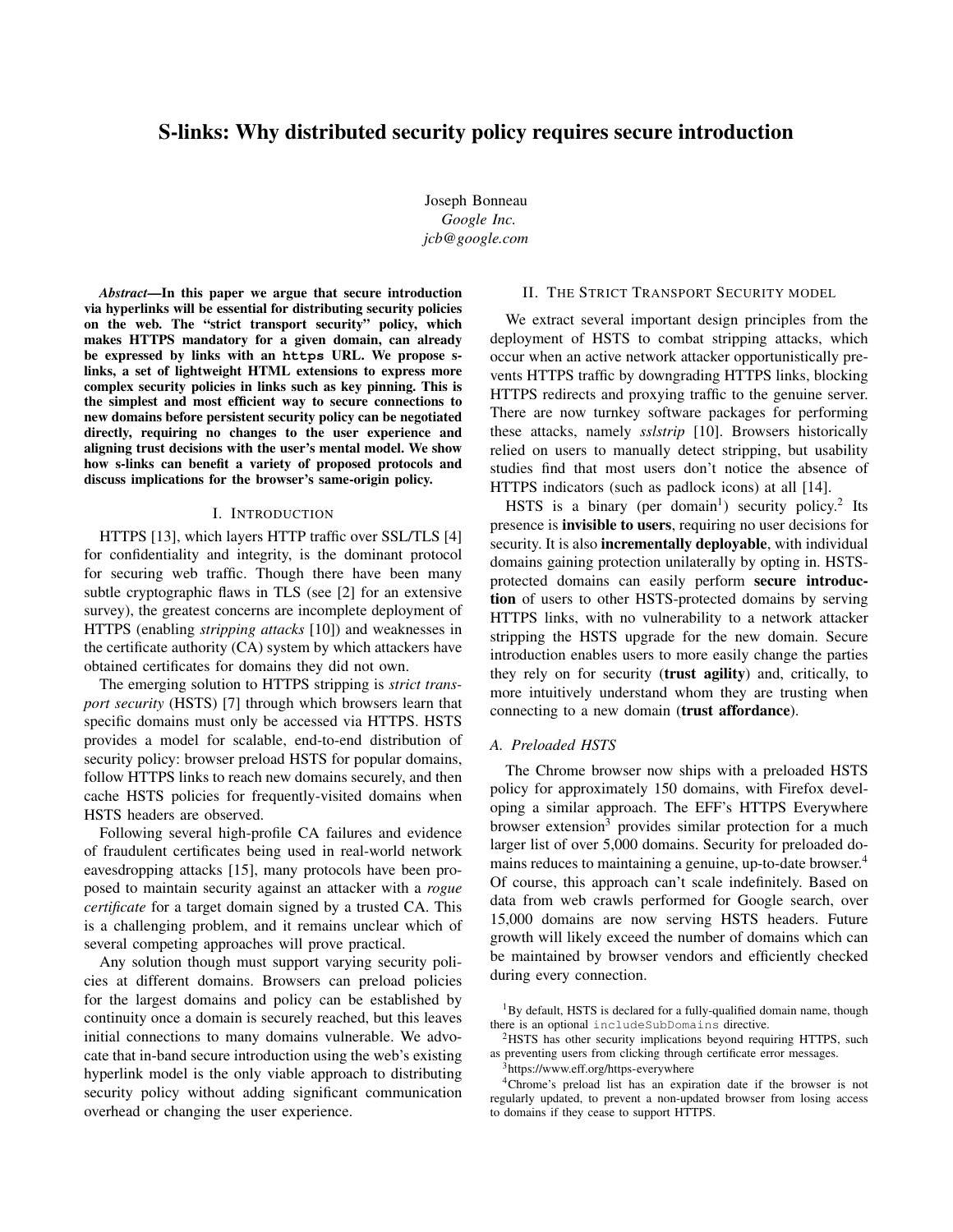### *B. HSTS through continuity*

After a successful HTTPS connection, domains can assert an HSTS policy via an HTTP header. The browser will store the HSTS policy for an arbitrary time period set by the max-age directive. The policy can be renewed indefinitely by future connections, maintaining security as long as the domain is visited at least once per max-age period. This can be described as a *continuity* protocol,<sup>[5](#page-1-0)</sup> reducing security to a single vulnerable initial connection.<sup>[6](#page-1-1)</sup>

#### *C. Secure introduction to HSTS domains*

Protecting initial connections requires querying a trusted authority to determine if the new domain supports HTTPS. The authority cannot be the target domain itself, because an adversary can simply block HTTPS traffic and cause the browser to infer that only HTTP is supported. The authority must also be so reliable that browsers can hardfail if the authority doesn't respond, otherwise the attacker can similarly block traffic to the authority. This reliability requirement makes out-of-band queries prohibitive.<sup>[7](#page-1-2)</sup>

However, if a user navigates to a new HSTS domain from a known HSTS domain, this *introducer* can implicitly serve as a trusted authority by serving an HTTPS link. The link serves as an assertion that the destination domain supports HTTPS and the initial connection must fail otherwise. The browser can then establish the new domain's persistent HSTS status via continuity. Thus, end-to-end security exists under a simplified model of browsing behavior:

# Linked web navigation model: *users only reach new domains via hyperlinks, beginning with a set of domains with preloaded security policies.*

This is a crude model which ignores users' ability to type in a new domain's URL directly. However, although a large number of web requests do come from direct navigation (typing) or bookmarks, hyperlinks play a disproportionately large role in discovering new websites, particularly from search engines [\[12\]](#page-3-7).

HSTS under a linked navigation model requires no user decisions, with all violations resulting in hard failures that are barely distinguishable from non-existent domains. Users trust only their browser vendor and any sites at which links are clicked. These trusted parties can be understood and changed more easily than CAs, DNS servers, or other "invisible" trusted parties, enabling relatively high trust affordance and agility.

#### III. PROPOSED SECURITY POLICIES

Several security protocols have been proposed to mitigate rogue certificates. We list three approaches here:

#### *A. Key pinning within certificate chains*

Key pinning specifies a limited set of public keys $8$  which a domain can use in establishing a TLS connection. At least one public key in the pin set must appear somewhere in the server's certificate chain, enabling pinning to the server's end-entity public key, the key of the server's preferred root CA, or the key of any intermediate CA. This means rogue certificates must include one of the pinned keys, removing vulnerability to any CA not in the pin set. Similarly to HSTS, Chrome has implemented preloaded pinning for a small number of domains and the HPKP draft specification enables servers to assert pins via HTTP headers [\[6\]](#page-3-8).

# *B. Out-of-chain key pinning*

Another approach is to specify a separate self-managed public key which must sign all end-entity public keys, in addition to requiring a certificate chain leading to a trusted CA. This avoids fully trusting any external CA while offering more flexibility than pinning to an enumerated set of end-entity public keys. Conceptually, it is similar to pinning to a domain-owned key in a CA-signed, domain-bound intermediate certificate.<sup>[9](#page-1-4)</sup> TACK [\[11\]](#page-3-9) proposes distributing out-of-chain public keys using continuity,<sup>[10](#page-1-5)</sup> while Sovereign Keys [\[5\]](#page-3-10) proposes using a public append-only log.

# *C. Public logging*

Certificate Transparency [\[9\]](#page-3-11) (CT) is a proposal to detect rogue certificates by recording all valid end-entity certificates in a publicly verifiable, append-only log. As currently proposed, clients will begin to reject certificates lacking proof of inclusion in the log after universal adoption $11$  by all public CAs.[12](#page-1-7) While not part of the current draft proposal, it's possible that as CT is incrementally deployed supporting domains will wish to assert a "CT-required" security policy through browser preloads or a continuity protocol.

#### IV. DEVELOPING EXTENSIBLE SECURE LINKS

All of the above proposals suffer from untrusted initial connections because there is no mechanism to declare security policy in links, unlike HSTS which is effectively expressed by HTTPS links.

<span id="page-1-0"></span><sup>5</sup>HSTS can also be described as a "trust-on-first-use" (TOFU) scheme. We use the more general term continuity which can describe protocols like TACK which do not afford full trust upon initial connection.

<span id="page-1-1"></span><sup>&</sup>lt;sup>6</sup>In addition to true initial connections, any connections after extended inactivity or flushing of the browser's HSTS state will be vulnerable.

<span id="page-1-2"></span><sup>&</sup>lt;sup>7</sup>The OCSP protocol for checking a certificate's revocation status is instructive. All browsers skip OCSP checks if the server can't be reached, though this allows a network attacker to easily undermine the protocol.

<span id="page-1-3"></span><sup>8</sup>Specifically, a key pinning policy will specify the hash of the complete Subject Public Key Info field of an X.509 certificate.

<span id="page-1-4"></span><sup>9</sup>Domain-bound intermediates are possible using X.509's nameConstraints extension. However, this extension is not universally supported and non-supporting clients will reject such certificates.

<span id="page-1-5"></span><sup>10</sup>Continuity in TACK is distinct from HSTS/HPKP in that clients only retain a TACK policy for as long into the future as the policy has been consistently observed in the past, subject to a maximum of 30 days.

<span id="page-1-6"></span><sup>&</sup>lt;sup>11</sup>Even after universal adoption, clients must wait until all extant legacy certificates have expired to require CT proofs.

<span id="page-1-7"></span><sup>&</sup>lt;sup>12</sup>Private CAs, such as those used within an enterprise, are excluded.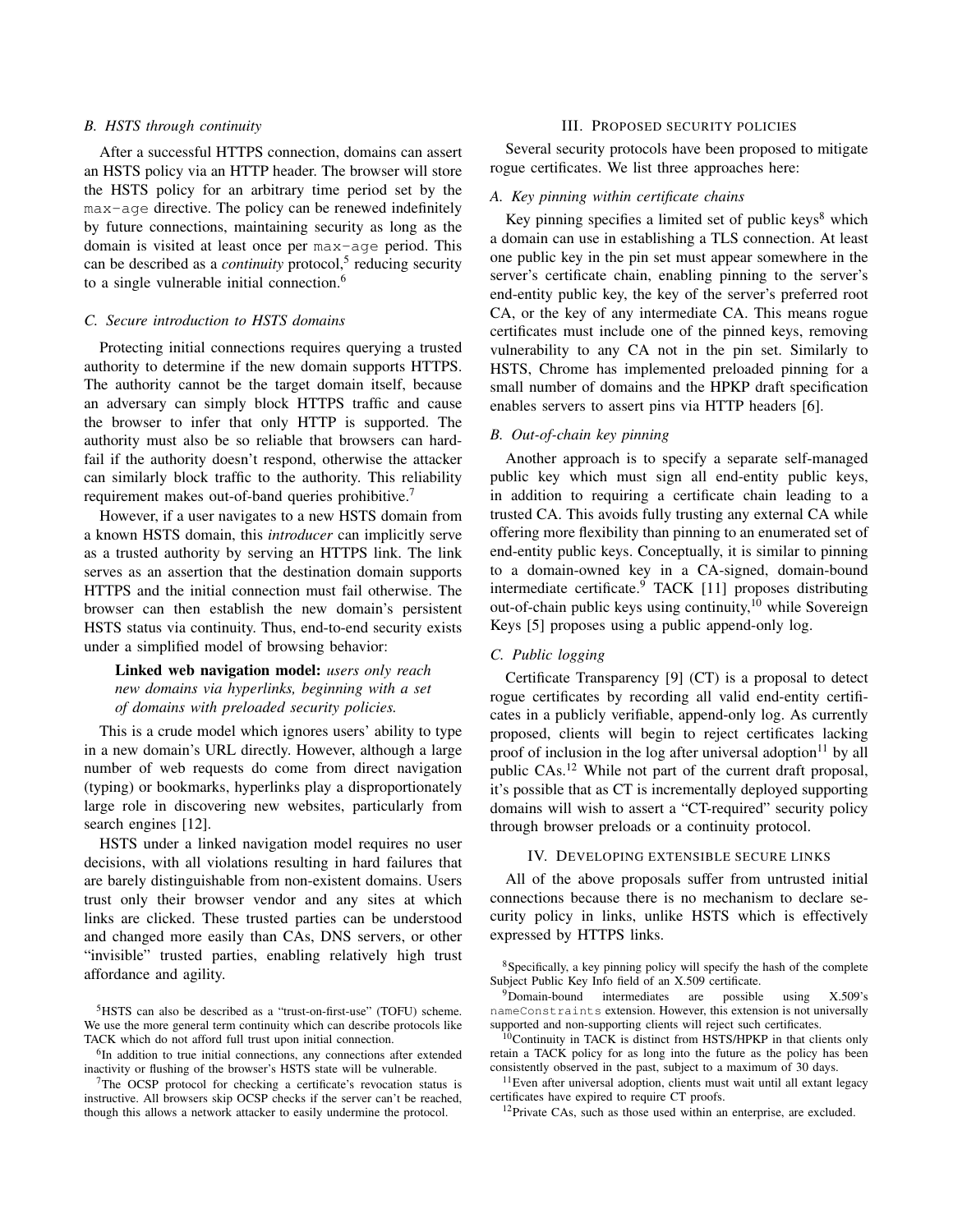# *A. Security pseudo-protocols and modifying URLs*

One approach is to establish new pseudo-protocols for use in URLs, just as https supplants http. This is straight-forward for binary security policies.<sup>[13](#page-2-0)</sup> CT, for instance, could benefit from an httpsct pseudo-protocol which requires a CT log signature for any presented certificate. Specifying more complex protocols like key pinning is considerably more difficult. YURLs [\[3\]](#page-3-12) are a proposal to specify keys in URLs with the httpsy protocol, $^{14}$  $^{14}$  $^{14}$  but these are unwieldy to type and will be rejected by legacy clients which can't parse the new pseudo-protocol. URLs have also (perhaps unwisely) taken on a critical role in the security user interface as users are expected to recognize them to determine which domain they are interacting with. Composing security policies (for example, combining key pinning and CT) requires further pseudo-protocols to be developed. Finally, embedded security policy goes against the original philosophy of URLs as the permanent location of network resources. Security policy may evolve or expire while a URL refers to the same content.

# *B. S-links: security attributes in HTML*

We therefore propose s-links, $15$  specifying security policy not in URLs but as HTML attributes in tags which indicate connections between documents, such as the a (anchor) tag which produces a hyperlink. Unlike URLs, new HTML attributes are ignored by legacy user agents, invisible to users, and easily extensible. They are explicitly not part of a resource's permanent location, but a means to perform secure introduction so that persistent policy can be established by continuity. A minimal example would be the following s-link requiring key pins  $\{k_1, k_2\}$  and expiring at time t:

 $\langle a \rangle$  link-security="expiry= $t$ ;

pin-sha256= $H(k_1)$ ; pin-sha256= $H(k_2)$ ; "

href="https://www.example.com">secure</a> We leave details to our draft specification. Remaining open questions include handling redirects and compressing repeated s-link policies for pages with many links.

#### *C. User experience of s-links*

To ensure invisibility to end users, violations of s-link directives should produce hard failures with no "click through" option. Savvy users may extract the raw URL, but most will experience a traditional "broken link" and either choose a different introducer or assume the new page is unreachable. We assume, as today, that users trust the source web site when clicking on a link, so a failure of that site's security policy is a hard error.

#### *D. Malicious s-links*

S-links should provide no new capability to malicious web sites, including legitimate sites compromised by cross-site scripting. To ensure this, s-links may only specify *stricter* security policy than what would otherwise be enforced. This limits malicious s-links to specifying a broken hyperlink, which malicious links may already do.

# *E. Expiration*

Valid s-links must include an expiry directive. This prevents cached links from breaking if security policies change. S-links include a specific expiration date (rather than a time to live) because cached HTML can lose its origin date. In practice, sites will discover policies to include in s-links through continuity-based scanning<sup>[16](#page-2-3)</sup> of destination domains, which should include an explicit expiration. For example, the max-age directive in HPKP headers can be translated into the expiry field of an s-link specifying key pins.

### V. SECURE LINKS AND THE SAME-ORIGIN POLICY

Browsers isolate content using the *same-origin policy*, where the origin is defined as the scheme, host, and port of the content's URL. This means content delivered over HTTPS is isolated from any insecure HTTP content an attacker injects with the same host and port. However, content delivered over HTTPS but with different s-link directives will represent separate *fine-grained origins* [\[8\]](#page-3-13) which are not isolated by the same-origin policy.

Without further consideration, this could enable an attacker to undermine content reached via an s-link. For example, if a user visiting https://secure.com follows an s-link to https://target.com, an attacker with a rogue certificate could inject an unprotected malicious frame for https://target.com and potentially use it to inject scripts [\[8\]](#page-3-13) or initiate cross-frame navigation [\[1\]](#page-3-14) of the securely-loaded frame.[17](#page-2-4) A network attacker could insert the malicious frame in real-time after observing the s-linkprotected request and ensure it loads before the protected frame can negotiate a security upgrade.

One approach is to extend the same-origin policy [\[8\]](#page-3-13) to include security policies used to load each frame. However, this approach can prevent valid intra-origin communication as any variation in s-link policies would fork content into isolated domains.

Crucially, s-links have a limited goal of reaching new domains that will immediately negotiate a persistent security upgrade (such as setting key pins via HPKP headers). For this use case, there is no need to support content loaded from the same origin under different security policies, only to

<span id="page-2-0"></span><sup>13</sup>One such proposal is httpsev, requiring HTTPS with an Extended Validation certificate [\[8\]](#page-3-13).

<span id="page-2-1"></span><sup>14</sup>YURLs are less flexible than the key pinning described by HPKP or TACK, only specifying a single end-entity key hash.

<span id="page-2-2"></span><sup>15</sup>A working specification is provided at [www.secure-links.org.](www.secure-links.org)

<span id="page-2-3"></span><sup>16</sup>We can't expect all introducer domains to perform their own scanning. Security policies may also be cached by public network notaries.

<span id="page-2-4"></span><sup>&</sup>lt;sup>17</sup>These attacks require the attacker-controlled frame to have a JavaScript reference to the secure frame. This can occur if the secure frame is given a global name via window.open.